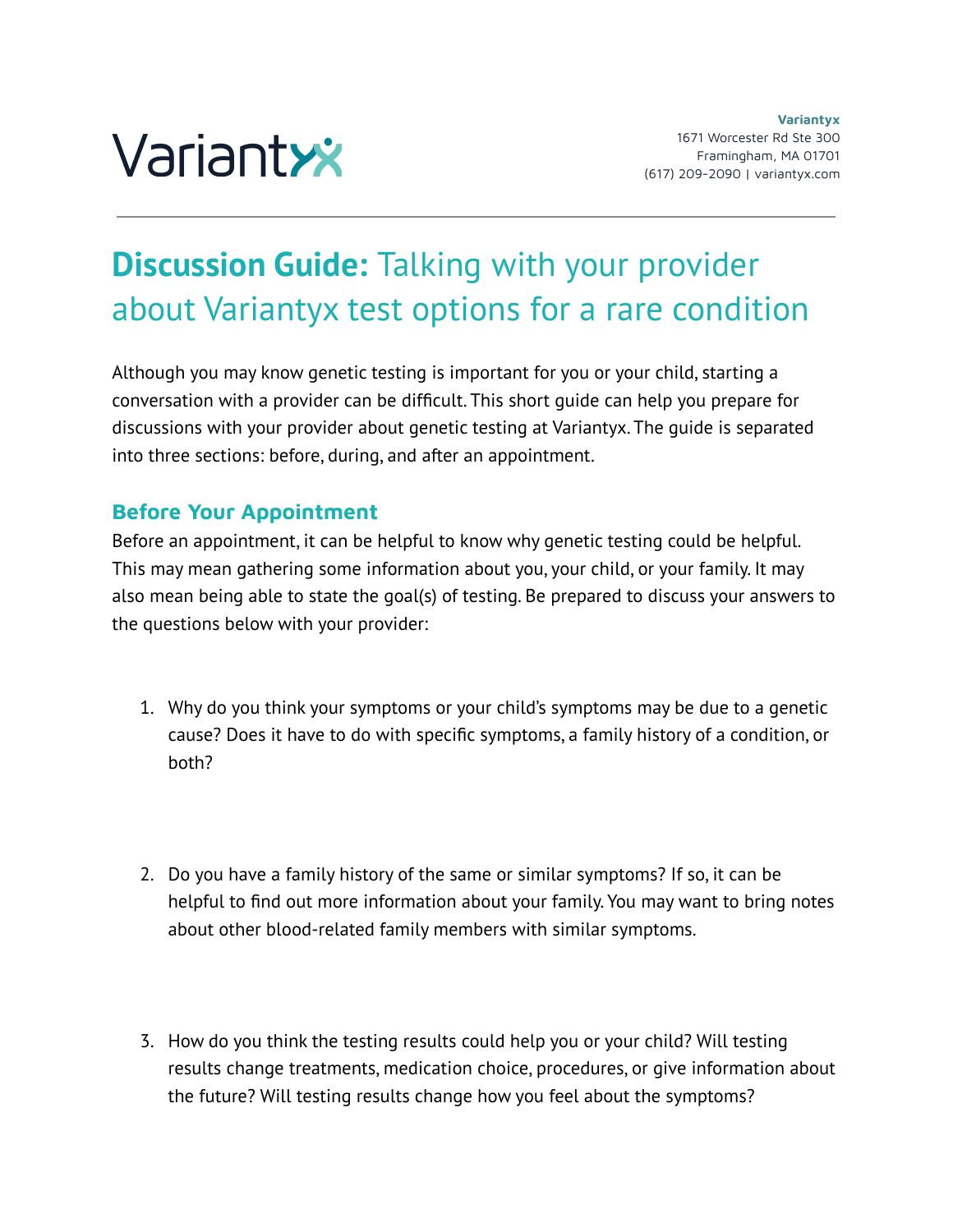4. Is there a reason you prefer to have testing done through Variantyx?

To ensure your conversation about genetic testing goes smoothly, you may also want to bring notes about your family history.

| Notes: |  |  |  |
|--------|--|--|--|
|        |  |  |  |
|        |  |  |  |
|        |  |  |  |
|        |  |  |  |
|        |  |  |  |

## **During Your Appointment**

During your appointment, your healthcare provider may bring up genetic testing or you may need to ask them about genetic testing. Be prepared to talk to your healthcare provider or your child's provider about your thoughts on genetic testing. Your discussion may include:

- 1. Your reasons for wanting a genetic test.
- 2. Your family history, if needed.
- 3. Why you think testing will be helpful.
- 4. Why you think testing with Variantyx is the best option.
- 5. A different healthcare provider to whom you can be referred if that provider is not able to order genetic testing.

**Notes:**